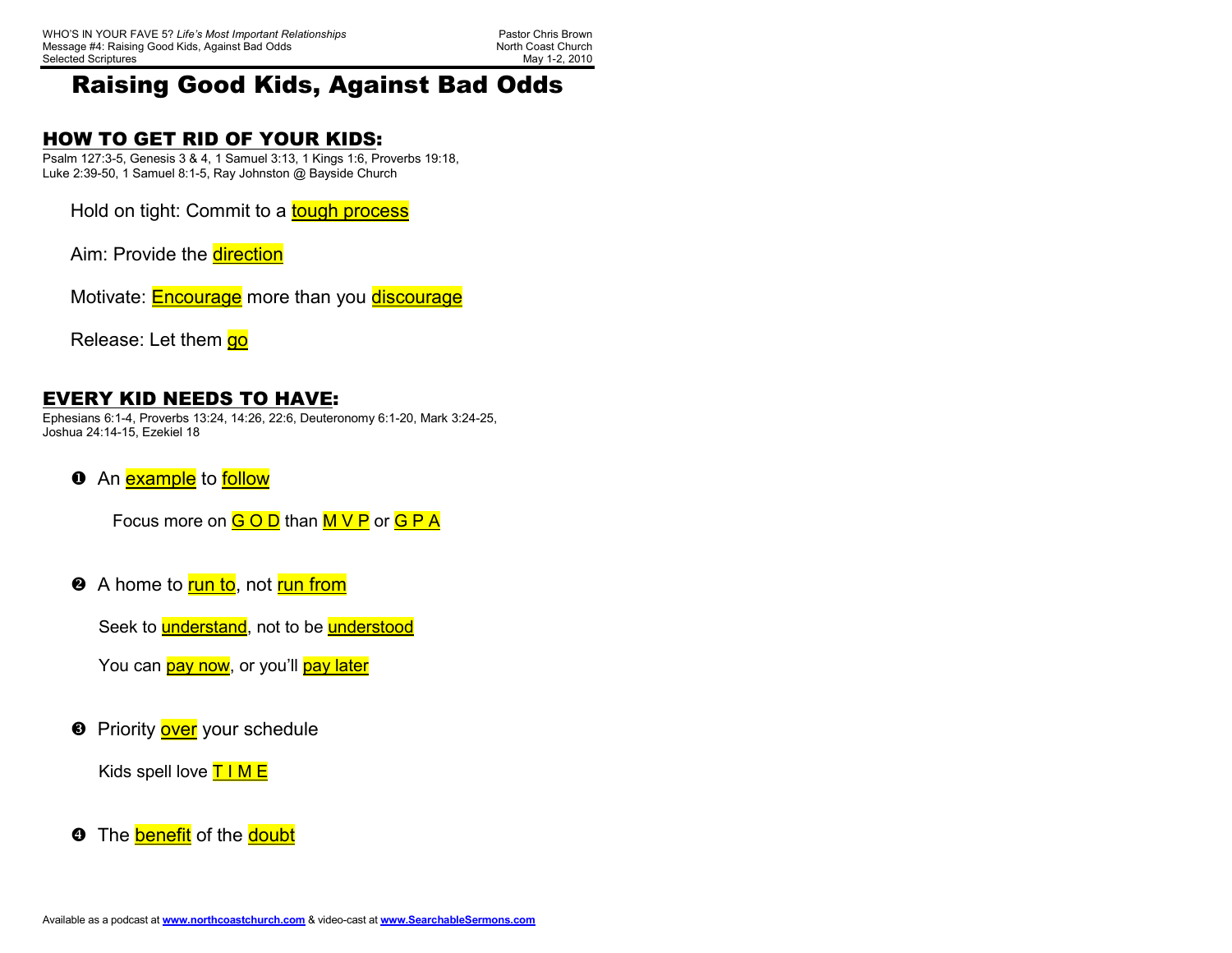### TAKING IT HOME

 Looking back at this week's teaching and study, is there one point or principle you especially want to focus on this next month as a parent or friend?

What are three to five positive character qualities, gifts or abilities your children or closest friends have? When was the last time you told them? Any adjustments needed?

## ON-PURPOSE PARENTING

Instructors: Dave & Koreena Enns Date/ Time: Thursday, May 20, 7-9 PM Location: North Coast Church, Live Auditorium Cost: \$10/ person; \$15/ couple

Child care is available: \$10/child, Family Max/\$25

 This workshop, taught by Dave and Koreena Enns, provides practical and easyto-learn parenting techniques that WORK for children ages 2-12. You won't need to study child psychology to understand the simple steps and powerful techniques to encourage good behavior, divert problem behavior, and reinforce and strengthen your bond with your children. Register online, www.northcoastchurch.com/ncu. \_\_\_\_\_\_\_\_\_\_\_\_\_\_\_\_\_\_\_\_\_\_\_\_\_\_\_\_\_\_\_\_\_\_\_\_\_\_\_\_\_\_\_\_\_\_\_\_\_\_\_\_\_\_\_\_\_\_\_



We have a variety of new service projects now available. Check them out and sign up at http://www.northcoastchurch.com/service/

WHO'S IN YOUR FAVE 5? Life's Most Important Relationships Pastor Chris Brown Message #4: Raising Good Kids, Against Bad Odds Selected Scriptures

North Coast Church May 1-2, 2010

# Raising Good Kids, Against Bad Odds

### HOW TO GET RID OF YOUR KIDS:

 Psalm 127:3-5, Genesis 3 & 4, 1 Samuel 3:13, 1 Kings 1:6, Proverbs 19:18, Luke 2:39-50, 1 Samuel 8:1-5, Ray Johnston @ Bayside Church

Hold on tight: Commit to a

Aim: Provide the \_\_\_\_\_\_\_\_\_\_\_\_\_\_\_

Motivate: **Motivate: Motivate:**  $\blacksquare$ 

Release: Let them

## EVERY KID NEEDS TO HAVE:

 Ephesians 6:1-4, Proverbs 13:24, 14:26, 22:6, Deuteronomy 6:1-20, Mark 3:24-25, Joshua 24:14-15, Ezekiel 18

An \_\_\_\_\_\_\_\_\_\_\_\_\_ to \_\_\_\_\_\_\_\_\_\_\_\_

Focus more on \_\_\_\_\_\_\_\_\_ than \_\_\_\_\_\_\_\_\_ or \_\_\_\_\_\_\_\_

**@** A home to \_\_\_\_\_\_\_\_\_\_\_, not \_\_\_\_\_\_\_\_\_\_\_\_

Seek to \_\_\_\_\_\_\_\_\_\_\_\_\_\_\_\_\_\_, not to be \_\_\_\_\_\_\_\_\_\_\_\_\_\_\_\_\_\_

You can \_\_\_\_\_\_\_\_\_\_\_\_\_, or you'll \_\_\_\_\_\_\_

**•** Priority **your schedule** 

Kids spell love

 $\bullet$  The of the  $\qquad \qquad$